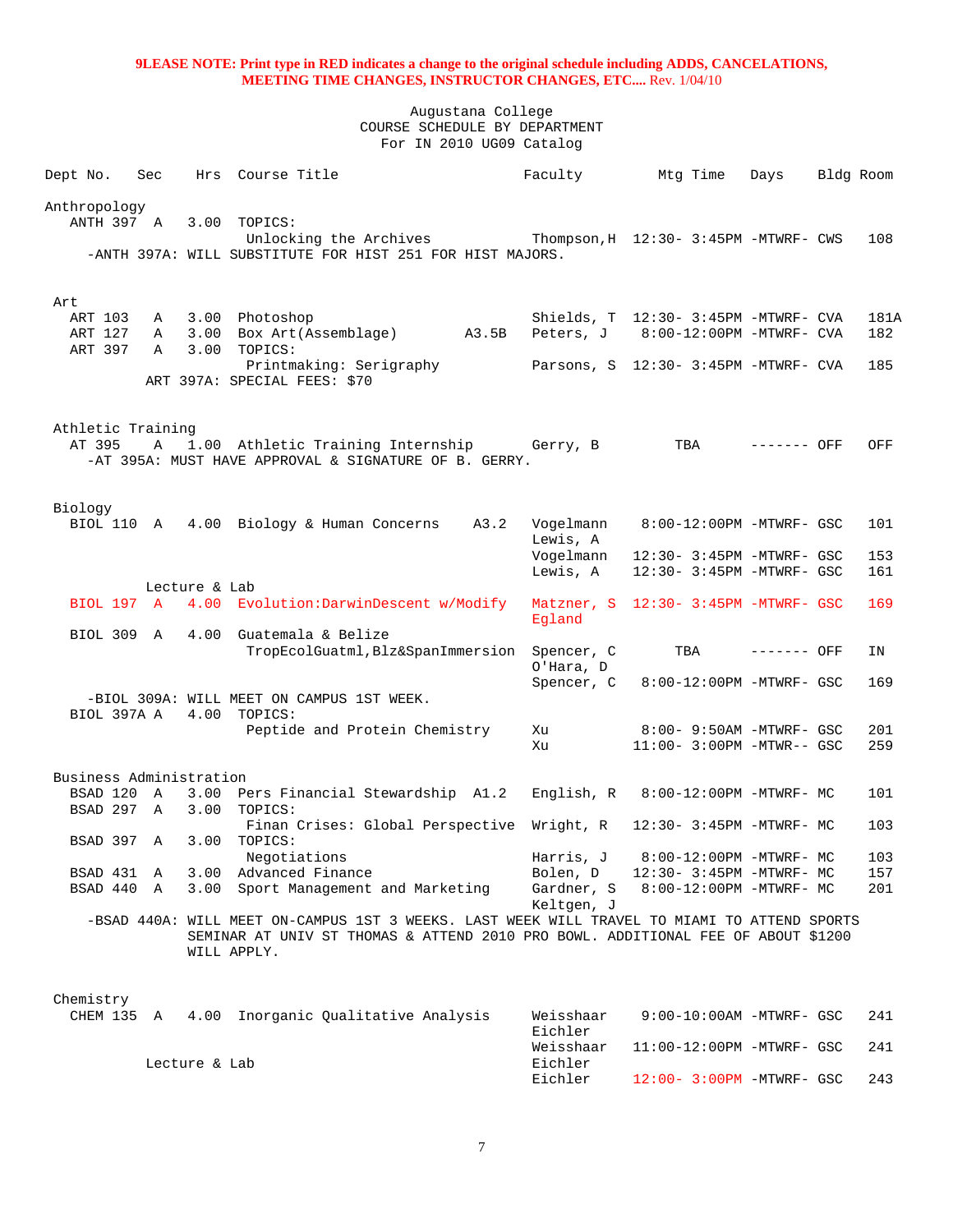| Dept No.                             | Sec | Hrs                  | Course Title                                                                                                                 | Faculty              | Mtg Time                                                       | Days        | Bldg Room |            |
|--------------------------------------|-----|----------------------|------------------------------------------------------------------------------------------------------------------------------|----------------------|----------------------------------------------------------------|-------------|-----------|------------|
|                                      | B   | 4.00                 | Inorganic Qualitative Analysis                                                                                               | Weisshaar<br>Eichler | $9:00-10:00$ AM -MTWRF- GSC                                    |             |           | 241        |
|                                      |     |                      |                                                                                                                              | Weisshaar<br>Eichler | 11:00-12:00PM -MTWRF- GSC                                      |             |           | 241        |
| CHEM 397 A                           |     |                      | 4.00 TOPICS:                                                                                                                 | Weisshaar            | 12:00- 3:00PM -MTWRF- GSC                                      |             |           | 255        |
|                                      |     |                      | Peptide and Protein Chemistry                                                                                                | Xu<br>Xu             | 8:00- 9:50AM -MTWRF- GSC<br>11:00- 3:00PM -MTWR-- GSC          |             |           | 201<br>259 |
| CIVITAS                              |     |                      |                                                                                                                              |                      |                                                                |             |           |            |
| CIVT 202 A                           | B   | 3.00                 | Pertinence:<br>Finan Crises: Global Perspective Wright, R 12:30- 3:45PM -MTWRF- MC<br>4.00 Evolution: DarwinDescent w/Modify |                      | Matzner, S 12:30- 3:45PM -MTWRF- GSC                           |             |           | 103<br>169 |
|                                      |     |                      |                                                                                                                              | Egland               |                                                                |             |           |            |
| CIVT 204 A                           |     |                      | 3.00 Freedom<br>Peopling Paradise: Hist of Hawaii Mullin, M                                                                  |                      | TBA                                                            | ------- OFF |           | ΙN         |
| Communication Disorders              |     |                      |                                                                                                                              |                      |                                                                |             |           |            |
| CMDS 288 A                           |     |                      | 1.00 Practicum-Communication Disorder                                                                                        | Mahan, K             | TBA                                                            | ------- OFF |           | OFF        |
| Communication Studies                |     |                      |                                                                                                                              |                      |                                                                |             |           |            |
| COMM 110 A                           |     |                      | 3.00 Intro To Communication<br>A2.2                                                                                          | Nitz, M              | 8:00-12:00PM -MTWRF- HUM                                       |             |           | 302        |
| Computer Science                     |     |                      |                                                                                                                              |                      |                                                                |             |           |            |
| COSC 105 A<br>COSC 210 A             |     | 1.00<br>4.00         | Advanced Spreadsheet Appl Softwr<br>Computer Science I                                                                       | Gray, S<br>Shum, S   | $12:00 - 1:00PM - M - W - F - MC$<br>12:30- 3:45PM -MTWRF- GSC |             |           | 001<br>34  |
|                                      |     |                      |                                                                                                                              |                      |                                                                |             |           |            |
| Economics<br>ECON 297A A             |     | 4.00                 | TOPICS:<br>StdyAustrl: Austrl in Global Econ Nesiba, R                                                                       |                      | TBA                                                            | ------- OFF |           | ΙN         |
| Ed of Deaf/Hard Hearing              |     |                      |                                                                                                                              |                      |                                                                |             |           |            |
| EDHH 226 A                           |     | 3.00                 | American Sign Language I<br>A3.4                                                                                             | Steen, C             | 12:30- 3:45PM -MTWRF- MC                                       |             |           | 153        |
| EDHH 287 A                           |     |                      | 3.00 Practicum: Deaf/Hard of Hearing                                                                                         | Soukup, M            | TBA                                                            | ------- OFF |           | ONLN       |
| Education                            |     |                      |                                                                                                                              |                      |                                                                |             |           |            |
| EDUC 110 A<br>EDUC 355<br>EDUC 397 A | A   | 3.00<br>3.00<br>3.00 | Foundations of Amer Educ<br>A3.3<br>Human Relations in Education<br>TOPICS:                                                  | Hallenbeck           | 8:00-12:00PM -MTWRF- MC<br>Johnson, M 12:30- 3:45PM -MTWRF- MC |             |           | 164<br>202 |
|                                      |     |                      | Literacy for ENL                                                                                                             | Gaudet, M            | $6:00 - 9:30PM - MTWR-- MC$                                    |             |           | 164        |
| English                              |     |                      |                                                                                                                              |                      |                                                                |             |           |            |
| ENGL 110 V                           |     |                      | 4.00 First-Year Composition<br>A2.1                                                                                          | Dickinson            | 8:00-12:00PM -MTWRF- HUM                                       |             |           | 102        |
| ENGL 297 A                           |     | 3.00                 | TOPICS:<br>Britney-Brangelina:Gend/SxPopClt Rives, D                                                                         |                      | 8:00-12:00PM -MTWRF- HUM                                       |             |           | 202        |
| General Studies                      |     |                      |                                                                                                                              |                      |                                                                |             |           |            |
| GENL 100 A                           |     |                      | 3.00 Career and Life Planning                                                                                                | Gleason, K           | 8:00-12:00PM -MTWRF- HUM                                       |             |           | 231        |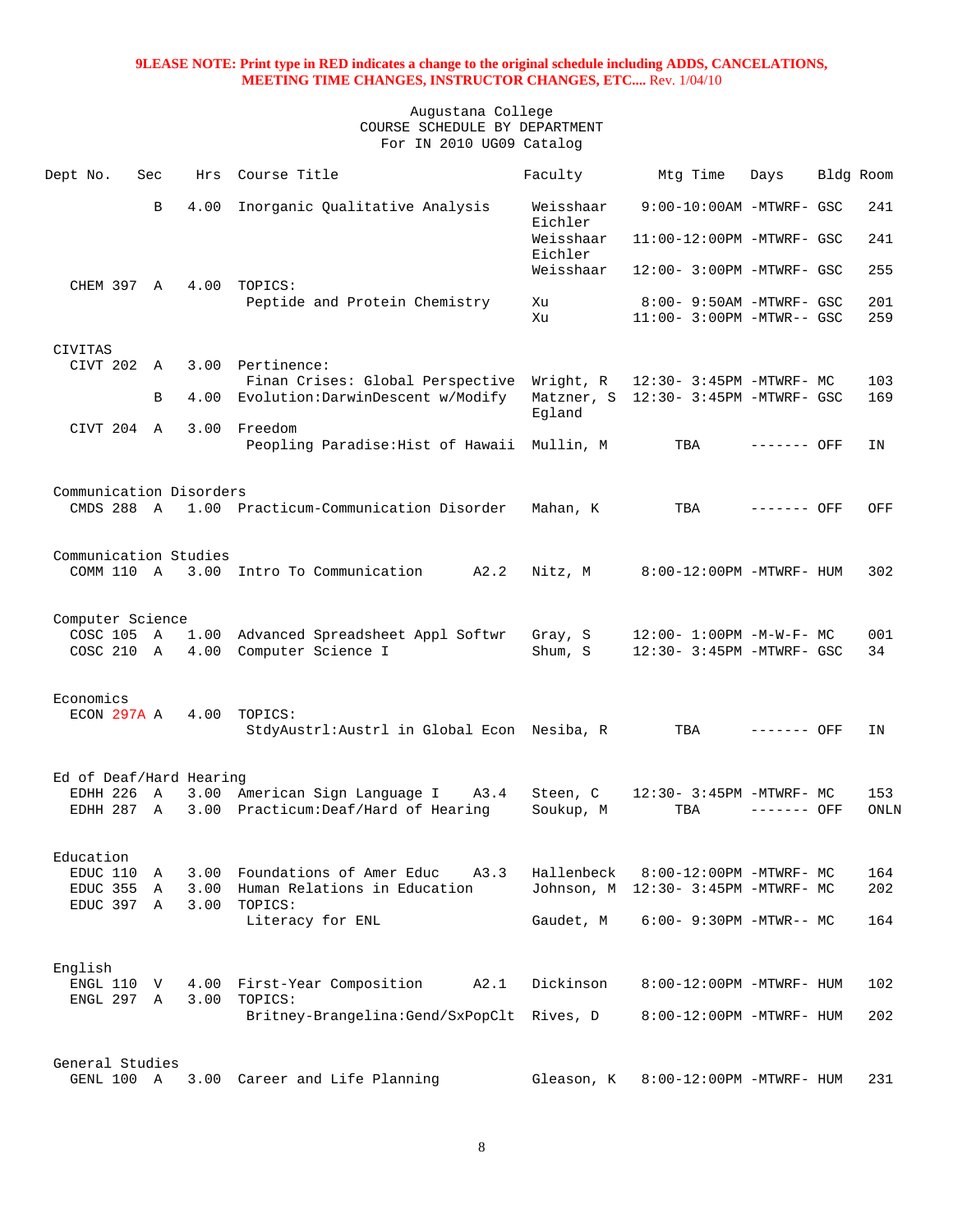## Augustana College COURSE SCHEDULE BY DEPARTMENT For IN 2010 UG09 Catalog

| Dept No.                | Sec                     | Hrs  | Course Title                                                                            | Faculty                 | Mtg Time                              | Days         | Bldg Room |     |
|-------------------------|-------------------------|------|-----------------------------------------------------------------------------------------|-------------------------|---------------------------------------|--------------|-----------|-----|
| GENL 105                | A                       | 4.00 | Off Campus Study Programs                                                               |                         |                                       |              |           |     |
|                         |                         |      | Penguins, Icebrg&TropJungles                                                            | Krueger, J              | TBA                                   | ------- OFF  |           | IN  |
|                         | B                       | 4.00 | Amer Abrd: Grand Tour Franc/Itly                                                        | Krueger, J              | TBA                                   | ------- OFF  |           | IN  |
|                         | $\mathcal{C}$           | 4.00 | Discov Orig Evol Thght: Darwin                                                          | Krueger, J              | TBA                                   | ------- OFF  |           | ΙN  |
|                         | D                       | 4.00 | The Greek Connection                                                                    | Krueger, J              | TBA                                   | $------$ OFF |           | IN  |
|                         | Ε                       | 4.00 | Psyc of Sustainability - Germany                                                        | Krueger, J              | TBA                                   | ------- OFF  |           | IN  |
|                         | $\overline{\mathbf{F}}$ | 4.00 | Sustainable New Zealand                                                                 | Krueger, J              | TBA                                   | ------- OFF  |           | IN  |
| GENL 105A A             |                         | 4.00 | Off Campus Study Programs<br>A1.2<br>Gend/Race/Class/MassMedia-London                   | Krueger, J              | TBA                                   | ------- OFF  |           | ΙN  |
| GENL 105F A             |                         |      | 4.00 Off Campus Study Programs<br>A3.6<br>Egypt in Transition                           | Krueger, J              | TBA                                   | ------- OFF  |           | ΙN  |
| GENL 105G A             |                         |      | 4.00 Off Campus Study Programs<br>A4.2                                                  |                         |                                       |              |           |     |
|                         |                         |      | HikPilgrmgTrl:Rel/Art/Exp-Spain                                                         | Krueger, J              | TBA                                   | ------- OFF  |           | IN  |
|                         | B                       | 4.00 | Irelnd:UndrstndChristCeltcSpirtl                                                        | Krueger, J              | TBA                                   | ------- OFF  |           | IN  |
| GENL 173                | $\mathbf{A}$            | 3.00 | Ballet: Toes n' Tunes<br>A3.5B                                                          | Stanichar               | 12:00- 3:45PM -MTWRF- HUM             |              |           | 121 |
|                         |                         |      |                                                                                         | Gregg, M                |                                       |              |           |     |
|                         |                         |      | -GENL 173A: SPECIAL FEES: FIELD TRIP.                                                   |                         |                                       |              |           |     |
| GENL 206 A              |                         | 4.00 | Emergency Medical Technician                                                            | Swenson, J              | 9:00- 4:00PM -MTWRF- GSC              |              |           | 207 |
| GENL 208                | $\overline{A}$          | 3.00 | Improvisation for Everybody!                                                            | Bennett, J              | 12:30- 3:45PM -MTWRF- EMC             |              |           | 207 |
|                         |                         |      | -GENL 208A: REQUIRED CLASS TRIP TO CHICAGO SCHEDULED 1ST WEEKEND OF TERM. SPECIAL FEES: |                         |                                       |              |           |     |
|                         |                         |      | \$145 FOR FIELD TRIP.                                                                   |                         |                                       |              |           |     |
| GENL 211 A              |                         |      | 3.00 Food for Thought: AmCuisine/Cultr                                                  | Hanson, D<br>Jackson, C | 12:30- 3:45PM -MTWRF- HUM             |              |           | 201 |
| GENL 216                | Α                       | 3.00 | Filming Firebird: RussiaOnScreen                                                        | Fuller, I               | 12:30- 3:45PM -MTWRF- HUM             |              |           | 123 |
| <b>GENL 226</b>         | $\mathbf{A}$            | 3.00 | <b>CANCELLED</b>                                                                        |                         |                                       |              |           |     |
| GENL 228                | A                       | 3.00 | Introduction to Forensic Science                                                        | Fritz, K                | 8:00-12:00PM -MTWRF- GSC              |              |           | 121 |
| GENL 297 A              |                         | 4.00 | TOPICS:                                                                                 |                         |                                       |              |           |     |
|                         |                         |      | Dharma:Life/Reli/MusiContmpIndia                                                        | Looney, S<br>Pennington | TBA                                   | ------- OFF  |           | ΙN  |
|                         |                         |      | -GENL 297A: ON CAMPUS: JAN $4,5,27$ . TRIP DATES: JAN $6 - 26$ .                        |                         |                                       |              |           |     |
|                         | B                       |      | 4.00 StdyAustrl: YthRisk-AustrlPerspec                                                  | VanBockern              | TBA                                   | ------- OFF  |           | ΙN  |
| GENL 397 A              |                         | 3.00 | TOPICS:                                                                                 |                         |                                       |              |           |     |
|                         |                         |      | Unlocking the Archives                                                                  |                         | Thompson, H 12:30- 3:45PM -MTWRF- CWS |              |           | 108 |
|                         |                         |      | -GENL 397A: WILL SUBSTITUTE FOR HIST 251 FOR HIST MAJORS.                               |                         |                                       |              |           |     |
| GENL 492 C              |                         |      | 3.00 Senior Capstone:<br>A4.3                                                           |                         |                                       |              |           |     |
|                         |                         |      | Cinema, Character and Culture                                                           | Bart, H                 | 12:30- 3:45PM -MTWRF- HUM             |              |           | 301 |
|                         | D                       | 3.00 | Understanding Good and Evil                                                             | Miller, J<br>Minister   | 12:30- 3:45PM -MTWRF- HUM             |              |           | 302 |
|                         | Е                       | 3.00 | Beer, Wine, Spirits: AlchlHistCultr                                                     | Zell, A<br>Dipple, G    | 12:30- 3:45PM -MTWRF- MC              |              |           | 257 |
|                         | F                       | 3.00 | FollwYellBrickRd:Odyssey21stCent                                                        | Swart, W<br>Haar, M     | 8:00-12:00PM -MTWRF- HUM              |              |           | 123 |
|                         |                         |      |                                                                                         | Herman, E<br>Wentzel, R |                                       |              |           |     |
|                         |                         |      |                                                                                         |                         |                                       |              |           |     |
|                         |                         |      |                                                                                         |                         |                                       |              |           |     |
| Geography/Earth Science |                         |      |                                                                                         |                         |                                       |              |           |     |
| GEOG 297 A              |                         |      | 3.00 TOPICS:                                                                            |                         |                                       |              |           |     |

| Phys Geography & Earth Science Olness, V 12:30-3:45PM -MTWRF- GSC 163 |          |  |
|-----------------------------------------------------------------------|----------|--|
|                                                                       | Swets, D |  |

# Gerontology

GERO 297 A 3.00 CANCELLED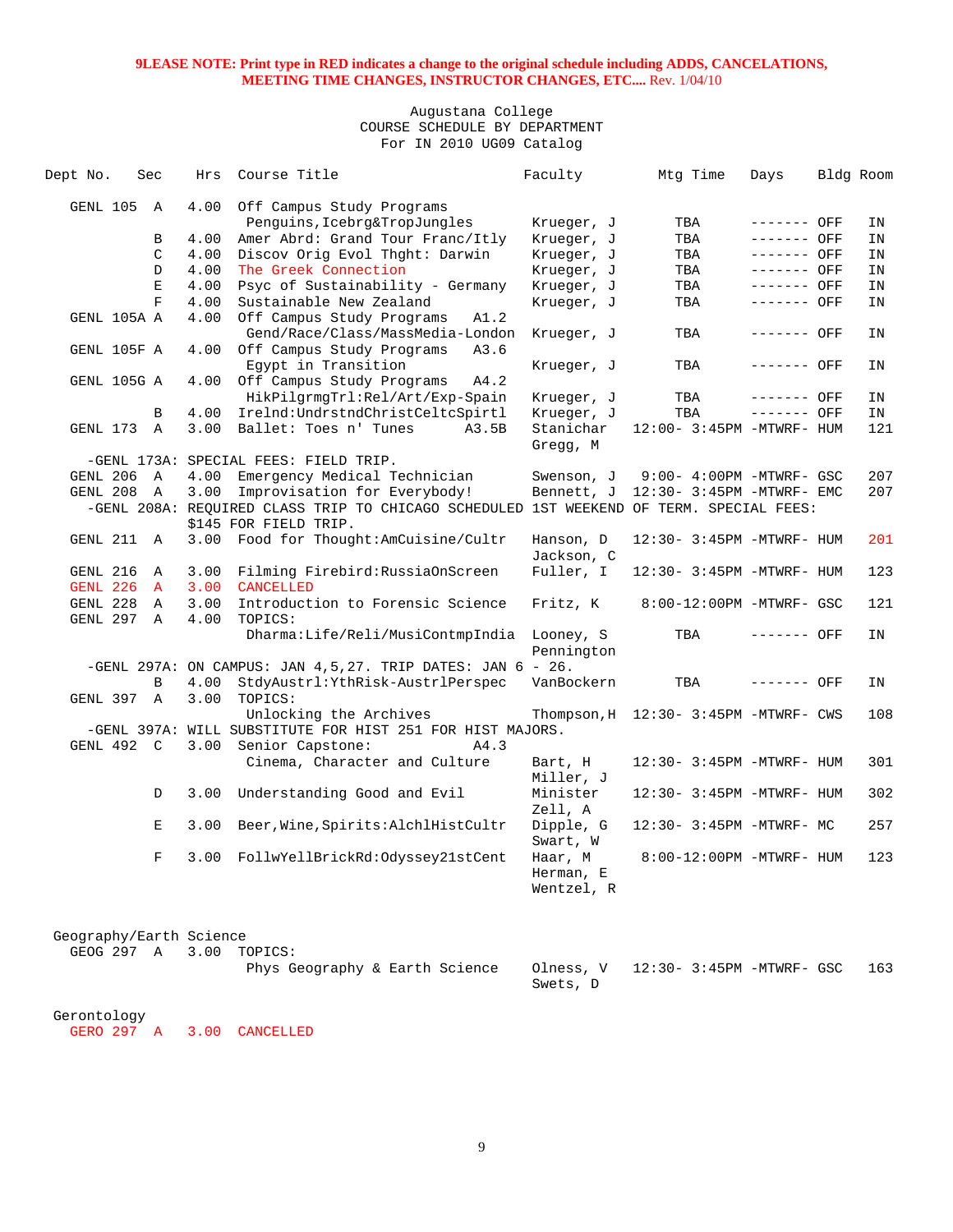| Dept No.                 | Sec |      | Hrs Course Title                                          |       | Faculty     | Mtg Time                              | Days         | Bldg Room |      |
|--------------------------|-----|------|-----------------------------------------------------------|-------|-------------|---------------------------------------|--------------|-----------|------|
| History                  |     |      |                                                           |       |             |                                       |              |           |      |
| HIST 197 A               |     | 3.00 | TOPICS:                                                   |       |             |                                       |              |           |      |
|                          |     |      | Latin America through Film                                |       | Conover     | 12:30- 3:45PM -MTWRF- MC              |              |           | 253  |
| HIST 197 B               |     | 3.00 | TOPICS:                                                   |       |             |                                       |              |           |      |
|                          |     |      | Religion in Amer Hist & Culture                           |       | Pehl, M     | 12:30- 3:45PM -MTWRF- MC              |              |           | 101  |
| HIST 223 A               |     |      | 4.00 Peopling Paradise: Hist of Hawaii                    |       | Mullin, M   | TBA                                   | $------$ OFF |           | IN   |
|                          |     |      |                                                           |       |             |                                       |              |           |      |
|                          |     |      |                                                           |       |             |                                       |              |           |      |
| Health                   |     |      |                                                           |       |             |                                       |              |           |      |
| HLTH 216 A               |     |      | 2.00 Stress Management                                    |       |             | Melsted, G 10:30-12:30PM -MTWR-- ELMN |              |           | 230  |
| HLTH 222 A               |     |      | 2.00 Nutrition & Exercise                                 |       | Barkley, S  | $1:00-3:00PM -M-----$ ELMN            |              |           | 230  |
|                          |     |      | -HLTH 222A: WILL ALSO HAVE AN ON-LINE COMPONENT.          |       |             |                                       |              |           |      |
|                          |     |      |                                                           |       |             |                                       |              |           |      |
|                          |     |      |                                                           |       |             |                                       |              |           |      |
| Sign Lang. Interpreting  |     |      |                                                           |       |             |                                       |              |           |      |
| INTR 360 A               |     |      | 3.00 ASL Linguist & Sociolinguistics                      |       | Dyce, M     | 8:00-12:00PM -MTWRF- MC               |              |           | 254  |
|                          |     |      |                                                           |       |             |                                       |              |           |      |
|                          |     |      |                                                           |       |             |                                       |              |           |      |
|                          |     |      |                                                           |       |             |                                       |              |           |      |
| Mathematics              |     |      |                                                           |       |             |                                       |              |           |      |
| MATH 330 A               |     |      | 3.00 History of Mathematics                               | A2.1B | Knapp, E    | 8:00-12:00PM -MTWRF- GSC              |              |           | 31   |
|                          |     |      |                                                           |       |             |                                       |              |           |      |
|                          |     |      |                                                           |       |             |                                       |              |           |      |
| Modern Foreign Languages |     |      |                                                           |       |             |                                       |              |           |      |
| MDFL 120 A               |     |      | 3.00 Intro to French I<br><b>A3.4</b>                     |       |             | Thompsen, F 8:00-12:00PM -MTWRF- HUM  |              |           | 320  |
| MDFL 130                 | A   | 3.00 | Intro to German I                                         | A3.4  |             | Lhotzky, M 8:00-12:00PM -MTWRF- HUM   |              |           | 301  |
| MDFL 191 A               |     |      | 3.00 Ctrl & West African Cinema A3.6                      |       | Fish, S     | 12:30- 3:45PM -MTWRF- HUM             |              |           | 325  |
| MDFL 194 A               |     | 3.00 | TOPICS:                                                   |       |             |                                       |              |           |      |
|                          |     |      | Latin America through Film                                |       | Conover     | $12:30 - 3:45PM - MTWRF - MC$         |              |           | 253  |
| MDFL 197 A               |     | 4.00 | TOPICS:                                                   |       |             |                                       |              |           |      |
|                          |     |      | Arab/JewshInflu-Spn&Morocco A3.6 Ogdie, S                 |       |             | TBA                                   | ------- OFF  |           | IN   |
| MDFL 388 A               |     |      | 3.00 Spanish Cinema                                       |       | Vivancos    | 12:30- 3:45PM -MTWRF- HUM             |              |           | 102  |
|                          |     |      |                                                           |       |             |                                       |              |           |      |
|                          |     |      |                                                           |       |             |                                       |              |           |      |
| Music                    |     |      |                                                           |       |             |                                       |              |           |      |
| MUSI 111 A               |     |      | 3.00 History of Jazz A3.5B                                |       | Joyce, R    | 8:00-12:00PM -MTWRF- HUM              |              |           | 121  |
| <b>MUSI 209</b>          | A   | 3.00 | Masterworks for the Piano                                 |       | Andrews, R  | 8:00-12:00PM -MTWRF- HUM              |              |           | 145  |
| <b>MUSI 297</b>          | A   | 3.00 | <b>CANCELLED</b>                                          |       |             |                                       |              |           |      |
| MUSI 336                 | A   |      | 3.00 Vocal Pedagogy                                       |       | Grevlos, L  | 8:00-12:00PM -MTWRF- HUM              |              |           | 173  |
|                          |     |      |                                                           |       |             |                                       |              |           |      |
|                          |     |      |                                                           |       |             |                                       |              |           |      |
| Native American Studies  |     |      |                                                           |       |             |                                       |              |           |      |
| NAST 320 A               |     |      | 3.00 Native American Social Sys A3.6                      |       | Bunger      | 12:30- 3:45PM -MTWRF- MC              |              |           | 201  |
|                          |     |      |                                                           |       |             |                                       |              |           |      |
|                          |     |      |                                                           |       |             |                                       |              |           |      |
|                          |     |      |                                                           |       |             |                                       |              |           |      |
| Northern Plains Studies  |     |      |                                                           |       |             |                                       |              |           |      |
| NPST 397 A               |     |      | 3.00 TOPICS:                                              |       |             |                                       |              |           |      |
|                          |     |      | Unlocking the Archives                                    |       |             | Thompson, H 12:30- 3:45PM -MTWRF- CWS |              |           | 108  |
|                          |     |      | -NPST 397A: WILL SUBSTITUTE FOR HIST 251 FOR HIST MAJORS. |       |             |                                       |              |           |      |
|                          |     |      |                                                           |       |             |                                       |              |           |      |
|                          |     |      |                                                           |       |             |                                       |              |           |      |
| Nursing                  |     |      |                                                           |       |             |                                       |              |           |      |
| NURS 451 A               |     |      | 3.00 Leadership in Prof Nursing                           |       | Isaacson, M | TBA                                   | ------- OFF  |           | ONLN |
|                          |     |      |                                                           |       | Staff       |                                       |              |           |      |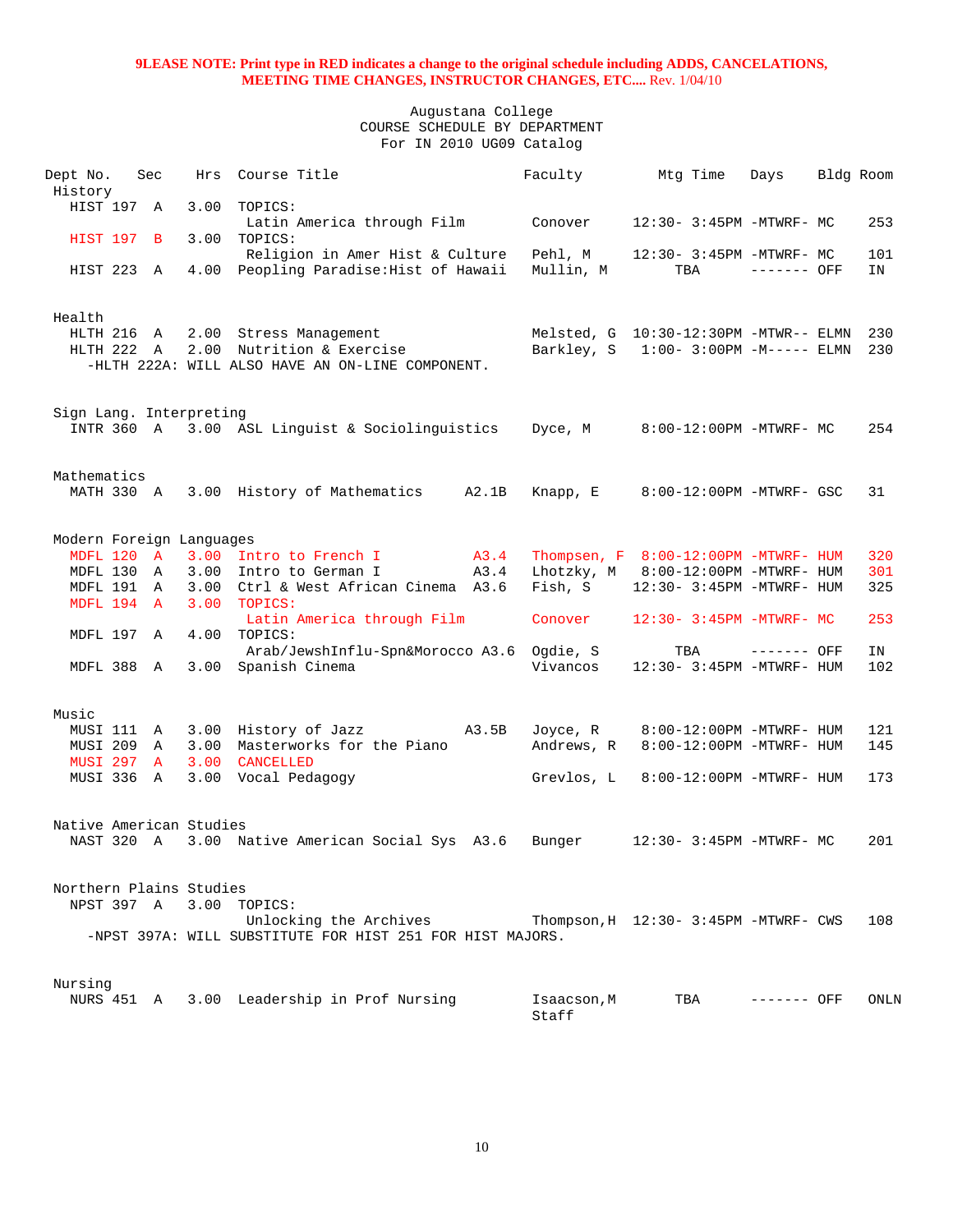| Dept No.           | Sec         | Hrs  | Course Title                                            | Faculty     | Mtg Time                                | Days        | Bldg Room |     |
|--------------------|-------------|------|---------------------------------------------------------|-------------|-----------------------------------------|-------------|-----------|-----|
| Physical Education |             |      |                                                         |             |                                         |             |           |     |
| PE 100             | A           |      | 1.00 Physical Educ Activities<br>A1.3                   |             |                                         |             |           |     |
|                    |             |      | Introduction to Ballet                                  | Gregg, M    | 10:45-12:00PM -MTWR- EMC                |             |           | 203 |
|                    |             |      | PE 100A: SPECIAL FEES: \$45                             |             |                                         |             |           |     |
|                    | B           |      | 1.00 Dance Aerobics                                     | Hummel, A   | 8:00- 9:00AM -MTWRF- ELMN               |             |           | 224 |
|                    | C           | 1.00 | Weight Training                                         | Thier, J    | $1:00-2:00PM -MTWRF-ELM$                |             |           | 233 |
|                    | D           |      | 1.00 Downhill Skiing                                    | Barkley, S  | $6:30 - 9:30PM -T-R--OFF$               |             |           | OFF |
|                    |             |      | -PE 100D: EXTRA FEES APPLY-SEE COURSE DESCRIPTION.      |             |                                         |             |           |     |
|                    | Е           | 1.00 | Snowboarding                                            | Barkus, B   | $6:30 - 9:30PM -T-R--$ OFF              |             |           | OFF |
|                    |             |      | -PE 100E: EXTRA FEES APPLY-SEE COURSE DESCRIPTION.      |             |                                         |             |           |     |
|                    | F           | 1.00 | Winter Activities                                       | Greeno, M   | $9:30-11:30AM$ -M-W-F- OFF              |             |           | OFF |
|                    | G           |      | 1.00 Handball/Fitness                                   | Gross, W    | 12:00-12:50PM -MTWRF- ELMN              |             |           | 105 |
| PE 130             | Α           |      | 1.00 Officiating Basketball                             | Ingalls, J  | 7:00-10:00PM -M----- ELMN               |             |           | 230 |
| PE 131             | Α           |      | 1.00 Officiating Football                               | Anderson, 0 | $7:00-10:00PM$ ---W--- ELMN             |             |           | 230 |
| PE 215             | A           |      | 3.00 Sport in Society                                   | Barkus, B   | 8:00-12:00PM -MTWR-- ELMN               |             |           | 241 |
| PE 225             | Α           |      | 2.00 Psychology of Coaching                             |             | $Hellman, T 12:30-2:30PM - MTWR-- ELMN$ |             |           | 241 |
| PE 235             | Α           | 2.00 | Theory of Coaching Wrestling                            | Reitmeier   | $1:30 - 3:00$ PM -MTWRF- ELMN           |             |           | 224 |
| PE 395             | A           | 4.00 | Internship                                              |             |                                         |             |           |     |
|                    |             |      | Fitness                                                 | Barkley, S  | TBA                                     | ------- OFF |           | OFF |
|                    |             |      | -PE 395A: MUST HAVE APPROVAL & SIGNATURE OF S. BARKLEY. |             |                                         |             |           |     |
|                    | C           |      | 4.00 Coaching                                           | Aldrich, M  | TBA                                     | ------- OFF |           | OFF |
|                    |             |      | -PE 395C: MUST HAVE APPROVAL & SIGNATURE OF M. ALDRICH. |             |                                         |             |           |     |
|                    | D           |      | 4.00 Sport Management I                                 | Holm, J     | TBA                                     | ------- OFF |           | OFF |
|                    |             |      | -PE 395D: MUST HAVE APPROVAL & SIGNATURE OF J. HOLM.    |             |                                         |             |           |     |
| PE 495             | A           |      | 4.00 Internship                                         |             |                                         |             |           |     |
|                    |             |      | Sports Management II                                    | Holm, J     | TBA                                     | ------- OFF |           | OFF |
|                    |             |      | -PE 495A: MUST HAVE APPROVAL & SIGNATURE OF J. HOLM.    |             |                                         |             |           |     |
|                    |             |      |                                                         |             |                                         |             |           |     |
|                    |             |      |                                                         |             |                                         |             |           |     |
| Physics            |             |      |                                                         |             |                                         |             |           |     |
| PHYS 331 A         |             |      | 4.00 Electronics for Science & Engine                   | Alton       | 8:00-12:00PM -MTWRF- GSC                |             |           | 210 |
|                    |             |      |                                                         | Alton       | 12:30- 3:45PM -MTWRF- GSC               |             |           | 214 |
| PHYS 391 A         |             |      | 3.00 Senior Thesis                                      | Wells       | 8:00-12:00PM -MTWRF- GSC                |             |           |     |
|                    |             |      |                                                         |             |                                         |             |           |     |
|                    |             |      |                                                         |             |                                         |             |           |     |
| Psychology         |             |      |                                                         |             |                                         |             |           |     |
| PSYC 125 A         |             |      | 3.00 Life-Span Human Development A1.2                   |             | Babcock, E 8:00-12:00PM -MTWRF- MC      |             |           | 202 |
| <b>PSYC 125 B</b>  |             |      | 3.00 Life-Span Human Development A1.2                   | Lima        | $12:30 - 3:45PM - MTWRF - MC$           |             |           | 264 |
|                    |             |      | -PSYC 125B: FRESHMEN ONLY.                              |             |                                         |             |           |     |
| <b>PSYC 197 A</b>  |             | 3.00 | CANCELLED                                               |             |                                         |             |           |     |
| PSYC 297           | Α           | 3.00 | TOPICS:                                                 |             |                                         |             |           |     |
|                    |             |      | Christian Counseling                                    | DeVita, C   | 12:30- 3:45PM -MTWRF- MC                |             |           | 255 |
|                    |             |      |                                                         |             |                                         |             |           |     |
|                    |             |      |                                                         |             |                                         |             |           |     |
| Religion           |             |      |                                                         |             |                                         |             |           |     |
| RELI 213           | A           |      | 3.00 Power, Politics, BiblProphets A4.2                 | Bowman, R   | 12:30- 3:45PM -MTWRF- HUM               |             |           | 226 |
| RELI 235 A         |             | 3.00 | Issues in Theolog Ethics A4.2                           | Jungling    | 12:30- 3:45PM -MTWRF- HUM               |             |           | 202 |
|                    |             |      |                                                         |             |                                         |             |           |     |
| Sociology          |             |      |                                                         |             |                                         |             |           |     |
|                    |             |      |                                                         |             |                                         |             |           |     |
| SOCI 320 A         |             | 3.00 | Native American Social Sys A3.6                         | Bunger      | 12:30- 3:45PM -MTWRF- MC                |             |           | 201 |
|                    |             |      |                                                         |             |                                         |             |           |     |
| Special Education  |             |      |                                                         |             |                                         |             |           |     |
| SPED 110           | $\mathbb A$ | 3.00 | Foundations of Amer Educ<br>A3.3                        | Hallenbeck  | 8:00-12:00PM -MTWRF- MC                 |             |           | 164 |
| SPED 280           | Α           |      | 3.00 Practicum: Chd & Yth with Disabil                  | Bacon, J    | TBA                                     | ------- OFF |           | OFF |
|                    |             |      |                                                         |             |                                         |             |           |     |